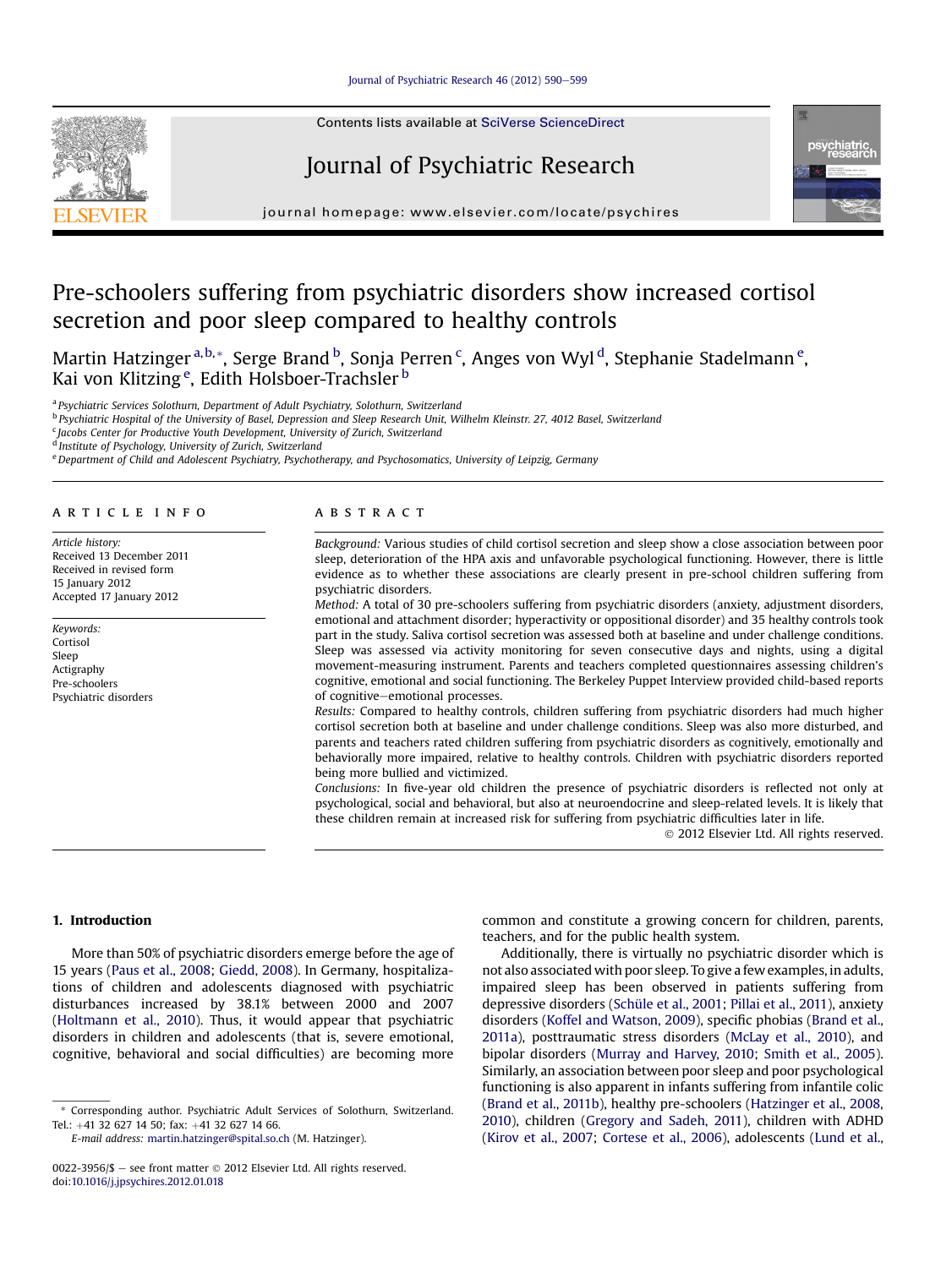2010), and adolescents suffering from bipolar disorders (Heiler et al., 2011; Lorberg et al., 2010), alcohol abuse (Gromov and Gromov, 2009; Lorberg et al., 2010) and depressive disorders (Lofthouse et al., 2009; see Brand and Kirov 2011; Kirov and Brand, 2011; Ivanenko, 2008 for overview). Of note, restorative and adequate sleep is fundamental to brain plasticity (Dang-Vu et al., 2006) and brain development (Peiraro and Algarin, 2007). Thus, chronic sleep disturbances and neuronal loss during childhood seem to be causally related (Jan et al., 2010). Importantly, data from longitudinal studies indicate that for instance sleep difficulties between the ages three and five years predict early onset of any use of alcohol, marijuana, and illicit drugs, as well as early onset of occasional or regular use of cigarettes by age 12 to 14 (Wong et al., 2004). Likewise, 9-year old children reporting chronic insomnia were at increased risk of developing adverse physical and mental health consequences five years later, along with maladaptive lifestyle coping strategies such as smoking and alcohol consumption (Zhang et al., 2011). Moreover, Gregory et al. (2005, 2009) were able to show that sleep problems during childhood increased the risk of developing anxiety and depressive disorders in adulthood. These studies, therefore, suggest that severe sleep problems in pre-schoolers and older children do persist and predict poor mental health not only in early and midadolescence, but also in early adulthood.

In addition to evidence of a relation between sleep and psychological functioning, current concepts suggest that psychophysiological arousal is related to poor sleep. In this regard, one of the most studied and investigated outcome variables of psychophysiological arousal is cortisol secretion, reflecting hypothalamus-pituitary-adrenocorticalaxis activation (HPA AA). There is evidence that poor sleep is associated with increased cortisol secretion (Buckley and Schatzberg, 2005; Steiger, 2007) both in healthy adults (Hori et al., 2011) and adults suffering from specific phobias (Brand et al., 2011a), but also much earlier in life, in infants suffering from infantile colic (Brand et al., 2011b), in healthy though sleep-deprived pre-schoolers (Hatzinger et al., 2008, 2010; Raikkönen et al., 2010), and in sleep-deprived healthy adolescents (Zeiders et al., 2011).

Moreover, there is compelling evidence that HPA AA is compromised among those with mental disorders (for review, see Holsboer and Ising, 2010; Jezova and Hlavacova, 2008; Wolkowitz et al., 2010; de Kloet et al., 1998). For example, elevated cortisol levels have been observed in adults suffering from major depressive disorders (Schüle et al., 2001; Pillai et al., 2011; Heim et al., 2008), posttraumatic stress disorders (McFarlane et al., 2011), specific phobias (Brand et al., 2011a), and bipolar disorders (Steen et al., 2011). HPA AA has also been observed to vary with psychological functioning and psychiatric disorders in children and adolescents. However, the direction of association seems more complex. A decrease in HPA AA has been observed in boys with attentiondeficit/hyperactivity disorder and disruptive behavior problems (Stadler et al., 2011), in children with ADHD (Pesonen et al., 2011), and more generally in children with externalizing problems, (i.e., aggressive or other antisocial behavior; Flinn and England, 1997; Moss et al., 1995; Haltigan et al., 2011). In contrast, Hatzinger et al. (2007) were able to show that in 5-years old boys with hyperactivity/impulsivity and emotional problems HPA system activity was significantly increased. Furthermore, cross-sectional studies have shown task-related increases in salivary cortisol to be linked to a pattern of negative control-related beliefs (that is, low selfperceived ability to cope with stressful situations; Granger et al., 1996) as well to with internalizing symptoms, which are typically related to disturbances in mood and anxiety (Zahn-Waxler et al., 2000). Similarly, high basal levels of cortisol (particularly in the early morning) and heightened stress responses (that is, strong behavioral reactions to unfamiliar events) have been noted in young children described as behaviorally inhibited and shy (Kagan et al., 1988; Schmidt et al., 1997; Nachmias et al., 1996; Watamura et al., 2003). Greatly increased HPA AA has also been observed in children suffering from separation anxiety disorders, relative to healthy controls (Brand et al., 2011c), as well as in children suffering from social phobia when starting school (Russ et al., in press). Finally, studies of depression in childhood lend support to the view that depressive symptoms and increased HPA AA are closely related in pre-schoolers (Luby et al., 2003; see Lopez-Duran et al., 2009 for review).

Taken together, numerous publications suggest that poor sleep is related to poor mental functioning and psychophysiological hyperarousal as reflected in raised cortisol secretion. Data from longitudinal studies further indicate that untreated sleep difficulties during early and mid-childhood predict poor mental development. However, no data related to mental health and sleep are concomitantly available from pre-schoolers suffering from psychiatric disorders. But given the high risk of these young children reporting psychological difficulties in later life, we believe that basic data on psychoendocrinology (i.e., cortisol secretion), mental health and sleep are essential for both intervention and prediction.

The following four hypotheses were formulated. First, following Luby et al. (2003), Lopez-Duran et al. (2009), Russ et al. (in press), Kagan et al. (1988), Schmidt et al. (1997), Nachmias et al. (1996) Watamura et al. (2003) and Brand et al. (2011c), we expected higher cortisol secretion both at baseline and during a challenge condition in children with psychiatric disorders as compared to healthy controls. Second, following Kirov et al. (2007), Räikkönen et al. (2010), Hatzinger et al. (2008, 2010), Hori et al. (2011), and Zeiders et al. (2011), we anticipated poor sleep patterns in children with psychiatric disorders as compared to healthy controls. Third, by definition, we expected to find greater emotional and behavioral difficulties in children with psychiatric disorders as compared to healthy controls. Last, we anticipated that unfavorable psychological functioning, poor sleep and increased HPA AA would be associated in the sample of children with psychiatric disorders.

#### 2. Methods

### 2.1. Participants

A total of 35 of children suffering from emotional and behavioral difficulties were referred from residents and pediatricians to the Department of Child and Adolescent Psychiatry, University of Basel (Switzerland) for further diagnoses and treatment. Parents of 30 children consented to participation in the study. Average age was 4.84 years (SD = .49); 7 were girls and 23 were boys (gender ratio:  $7/23 = .30$ ). Based on ICD-10 codifications, the following diagnoses were made: F40.9: Phobic anxiety disorders, unspecified  $(n = 2)$ ; F41.9: Anxiety disorder, unspecified ( $n = 2$ ); F43: Reaction to severe stress, and adjustment disorders  $(n = 4)$  (clustered to and termed as anxiety and adjustment disorders;  $n = 8$ ); F90: Hyperkinetic disorder ( $n = 3$ ); F91: Conduct disorder ( $n = 5$ ) (clustered to and termed as behavioral disorders;  $n = 8$ ); F93.9: Childhood emotional disorder, unspecified ( $n = 3$ ); F94.9: Childhood disorder of social functioning, unspecified ( $n = 6$ ) (clustered to and termed as emotional and social disorders;  $n = 9$ ); F98.9: Unspecified behavioral and emotional disorders with onset usually occurring in childhood and adolescence ( $n = 5$ ) (clustered to and termed as other psychiatric disorders;  $n = 5$ ).

To provide a comparison group of healthy controls, data were used for 35 children from a larger sample of 102 (see Hatzinger et al., 2007, 2008, 2010 for a detailed description of the entire sample). The selected group consisted of nine girls and 26 boys (gender ratio:  $9/26 = .34$ ), and mean age was  $M = 4.91$  years (SD = .48). For selection,